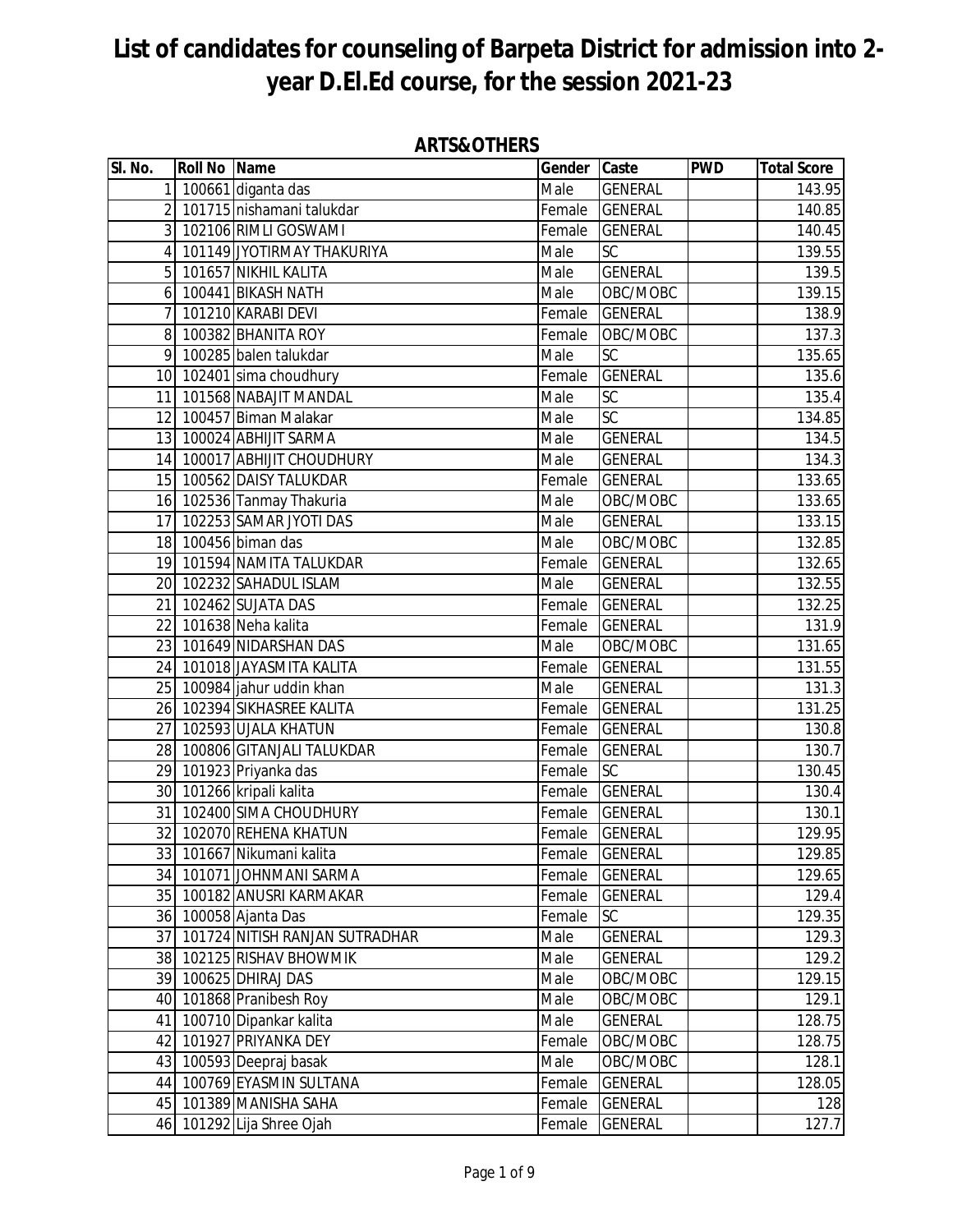| SI. No. | <b>Roll No Name</b> |                                 | Gender | Caste          | <b>PWD</b> | <b>Total Score</b> |
|---------|---------------------|---------------------------------|--------|----------------|------------|--------------------|
|         |                     | 47 100109 Amrit Das             | Male   | SC             |            | 127.65             |
|         |                     | 48 101950 PUNAM PATOWARY        | Female | OBC/MOBC       |            | 127.15             |
| 49      |                     | 101133 JUTIKA NATH              | Female | OBC/MOBC       |            | 127.05             |
| 50      |                     | 100149 Anju kalita              | Female | <b>GENERAL</b> |            | 127                |
| 51      |                     | 100051 AFZAL HUSSAIN            | Male   | <b>GENERAL</b> |            | 126.85             |
| 52      |                     | 100052 AFZALUR RAHMAN           | Male   | <b>GENERAL</b> |            | 126.75             |
| 53      |                     | 102071 reHENA YESMIN            | Female | <b>GENERAL</b> |            | 126.7              |
|         |                     | 54 101981 RAHUL BARMAN          | Male   | OBC/MOBC       |            | 126.45             |
|         |                     | 55 100596 deijee deka           | Female | <b>SC</b>      |            | 126.2              |
|         |                     | 56 101676 nilam pathak          | Male   | OBC/MOBC       |            | 125.8              |
| 57      |                     | 100193 ARCHANA TALUKDAR         | Female | <b>GENERAL</b> |            | 125.55             |
| 58      |                     | 100800 Geeta rekha Choudhury    | Female | <b>GENERAL</b> |            | 125.2              |
| 59      |                     | 101807 parismita das            | Female | OBC/MOBC       |            | 125                |
|         |                     | 60 100083 Alishmita das         | Female | OBC/MOBC       |            | 124.85             |
|         |                     | 61 100582 DEEPA KARMAKAR        | Female | SC             |            | 124.85             |
|         |                     | 62 101768 PALLABI NATH          | Female | OBC/MOBC       |            | 124.75             |
|         |                     | 63 101744 NURUL AMIN            | Male   | <b>GENERAL</b> |            | 124.5              |
|         |                     | 64 101477 MITANGI TALUKDAR      | Female | <b>GENERAL</b> |            | 124.45             |
|         |                     | 65 101532 Mridula Talukdar      | Female | <b>GENERAL</b> |            | 124.4              |
|         |                     | 66 101480 MITUMANI DAS          | Female | <b>GENERAL</b> |            | 124.2              |
| 67      |                     | 100628 DHIRASHREE BARMAN        | Female | OBC/MOBC       |            | 124.1              |
|         |                     | 68 101991 RAJAB ALI KHAN        | Male   | <b>GENERAL</b> |            | 124.1              |
|         |                     | 69 101312 Madhusmita das        | Female | SC             |            | 124.05             |
|         |                     | 70 100994 JAMAL UDDIN           | Male   | <b>GENERAL</b> |            | 124                |
| 71      |                     | 100279 BAIBHAV SARMA            | Male   | <b>GENERAL</b> |            | 123.9              |
| 72      |                     | 101904 Pritam Das               | Male   | <b>SC</b>      |            | 123.65             |
| 73      |                     | 100711 DIPANKAR KALITA          | Male   | <b>GENERAL</b> |            | 123.15             |
|         |                     | 74 102152 Roji devi             | Female | <b>GENERAL</b> |            | 122.95             |
|         |                     | 75 100668 DIKSHIta talukdar     | Female | <b>GENERAL</b> |            | 122.8              |
| 76      |                     | 101182 KANGKAN JYOTI DAS        | Male   | ST(P)          |            | 122.7              |
| 77      |                     | 101708 NISHA NATH               | Female | OBC/MOBC       |            | 122.35             |
| 78      |                     | 101387 MANISHA PATHAK           | Female | OBC/MOBC       |            | 122.3              |
|         |                     | 79 100650 DHRUBAJYOTI KALITA    | Male   | <b>GENERAL</b> |            | 122.1              |
|         |                     | 80 102385 Shubankar Saha        | Male   | <b>GENERAL</b> |            | 122.1              |
|         |                     | 81 102184 Rupakjyoti Talukdar   | Male   | <b>GENERAL</b> |            | 122                |
|         |                     | 82 102329 SEWALI DAS            | Female | OBC/MOBC       |            | 121.75             |
|         |                     | 83 101337 MALOBIKA NATH         | Female | OBC/MOBC       |            | 121.67             |
|         |                     | 84 101152 JYOTIRMOYEE CHOUDHURY | Female | OBC/MOBC       |            | 121.65             |
|         |                     | 85 100284 BALEN NATH            | Male   | OBC/MOBC       |            | 121.6              |
|         |                     | 86 102405 Sima Sarma            | Female | <b>GENERAL</b> |            | 121.55             |
|         |                     | 87 101713 NISHAMANI DEKA        | Female | <b>GENERAL</b> |            | 121.5              |
| 88      |                     | 100409 BHRIGU DAS               | Male   | <b>GENERAL</b> |            | 121.2              |
| 89      |                     | 102332 SHA ALAM                 | Male   | <b>GENERAL</b> |            | 121.2              |
| 90      |                     | 100712 DIPANKAR KARMAKAR        | Male   | <b>SC</b>      |            | 121.05             |
| 91      |                     | 101415 Marium siddiqua          | Female | <b>GENERAL</b> |            | 121                |
| 92      |                     | 100093 ALPANA DAS               | Female | OBC/MOBC       |            | 120.85             |
| 93      |                     | 100220 ASADUL ALI               | Male   | GENERAL        |            | 120.8              |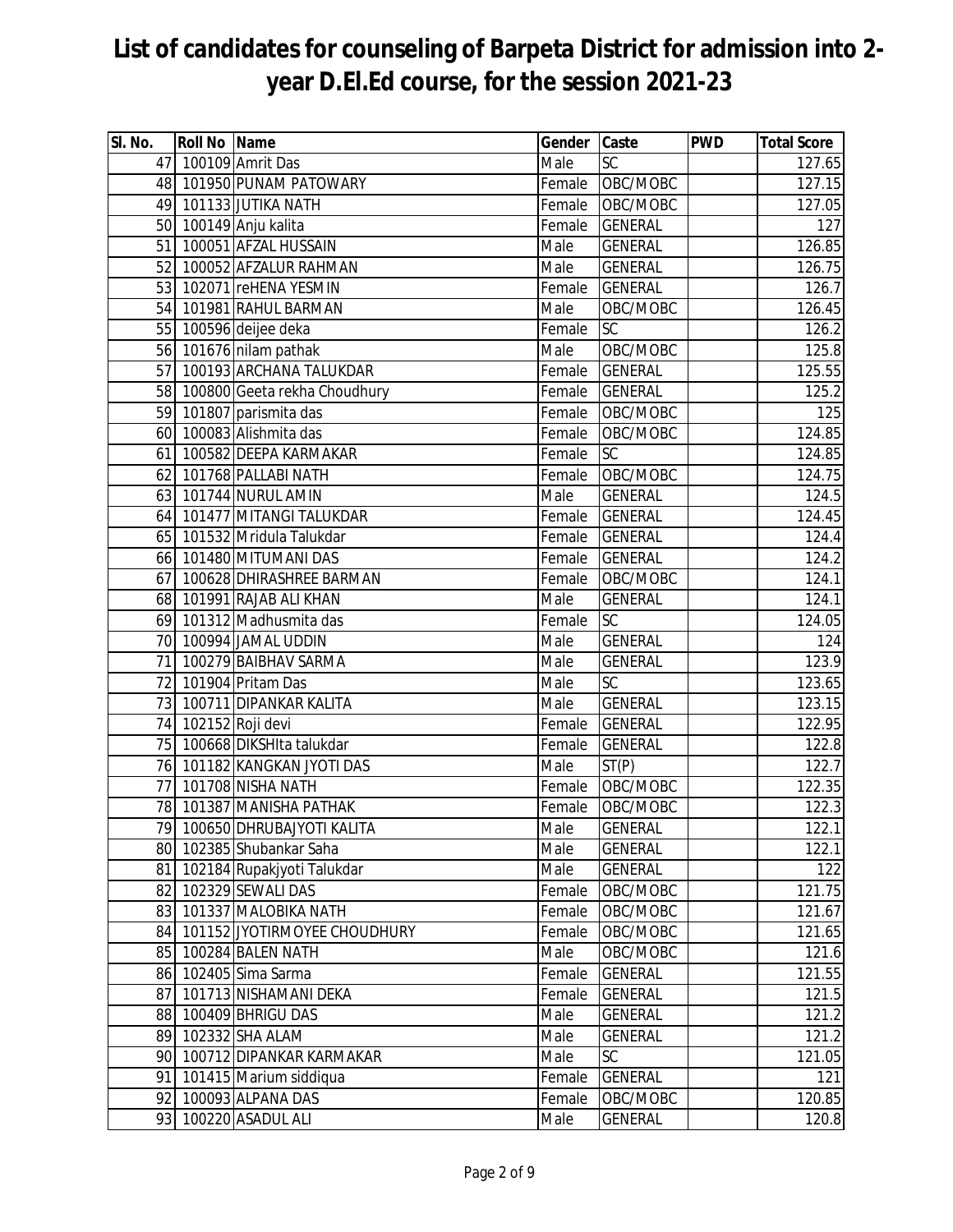| SI. No. | Roll No Name |                                | Gender | Caste           | <b>PWD</b> | <b>Total Score</b> |
|---------|--------------|--------------------------------|--------|-----------------|------------|--------------------|
|         |              | 94 101449 MEHEDI ALAM          | Male   | <b>GENERAL</b>  |            | 120.8              |
|         |              | 95 101407 MANOJ NATH           | Male   | OBC/MOBC        |            | 120.75             |
|         |              | 96 101136 JUTIMANI PATGIRI     | Female | <b>GENERAL</b>  |            | 120.45             |
| 97      |              | 100403 bhaswati roy            | Female | OBC/MOBC        |            | 120.05             |
|         |              | 98 100554 Daijy Deka           | Female | <b>GENERAL</b>  |            | 120.05             |
|         |              | 99 100662 DIKSHITA DAS         | Female | <b>GENERAL</b>  |            | 119.95             |
|         |              | 100 102546 TARALI DEVI         | Female | <b>GENERAL</b>  |            | 119.95             |
|         |              | 101 101573 NABANITA DAS        | Female | OBC/MOBC        |            | 119.85             |
|         |              | 102 102487 SUMI DAS            | Female | <b>GENERAL</b>  |            | 119.75             |
|         |              | 103 101577 nABANITA ROY        | Female | OBC/MOBC        |            | 119.7              |
|         |              | 104 100615 DHANJITA PATHAK     | Female | <b>SC</b>       |            | 119.6              |
|         |              | 105 100330 BARNALI DAS         | Female | <b>SC</b>       |            | 119.5              |
|         |              | 106 100903 HIMASRI BHATTA      | Female | <b>GENERAL</b>  |            | 119.5              |
|         |              | 107 100920 Hiramani Kalita     | Female | <b>GENERAL</b>  |            | 119.5              |
|         |              | 108 101888 PRATAP MADAHI       | Male   | ST(P)           |            | 119.4              |
|         |              | 109 100585 Deepjyoti das       | Male   | OBC/MOBC        |            | 119.15             |
|         |              | 110 100783 FULCHAN ALI         | Male   | <b>GENERAL</b>  |            | 119.15             |
|         |              | 111 102107 RIMPI KALITA        | Female | <b>GENERAL</b>  |            | 119.15             |
|         |              | 112 101551 MUHSINA AHMED       | Female | <b>GENERAL</b>  |            | 119                |
|         |              | 113 102620 WAHIDA SULTANA      | Female | <b>GENERAL</b>  |            | 119                |
|         |              | 114 101274 krishna nath        | Female | OBC/MOBC        |            | 118.9              |
|         |              | 115 101207 Karabi das          | Female | <b>SC</b>       |            | 118.75             |
|         |              | 116 101524 MRIDUL DAS          | Male   | SC              |            | 118.75             |
|         |              | 117 101684 NIPAM KAKATI        | Male   | <b>GENERAL</b>  |            | 118.75             |
|         |              | 118 102117 ringshar boro       | Male   | ST(P)           |            | 118.7              |
|         |              | 119 100081 ALIMUN NESSA        | Female | <b>GENERAL</b>  |            | 118.65             |
|         |              | 120 102399 SILPISIKHA TALUKDAR | Female | <b>GENERAL</b>  |            | 118.65             |
|         |              | 121 101957 purabi narzary      | Female | ST(P)           |            | 118.5              |
| 122     |              | 100923 HIRASMITA CHOUDHURY     | Female | <b>GENERAL</b>  |            | 118.35             |
|         |              | 123 102586 uddipta bharali     | Male   | <b>GENERAL</b>  |            | 118.25             |
|         |              | 124 100744 DUDUL TALUKDAR      | Male   | <b>GENERAL</b>  |            | 118.2              |
|         |              | 125 101016 Jayanti Saha        | Female | OBC/MOBC        |            | 118.2              |
|         |              | 126 101382 Manirul Islam       | Male   | <b>GENERAL</b>  |            | 118.1              |
| 127     |              | 100224 ASHABUDDIN HOQUE        | Male   | <b>GENERAL</b>  |            | 118.05             |
|         |              | 128 101081 Josim uddin shikdar | Male   | <b>GENERAL</b>  |            | 118                |
|         |              | 129 100865 HASEN ALI           | Male   | <b>GENERAL</b>  |            | 117.9              |
|         |              | 130 102016 RAKESH CHANDRA DAS  | Male   | $\overline{SC}$ |            | 117.75             |
| 131     |              | 100338 BARNALI DEKA            | Female | <b>GENERAL</b>  |            | 117.65             |
|         |              | 132 101129 JUTIKA DAS          | Female | <b>GENERAL</b>  |            | 117.65             |
|         |              | 133 101680 NILKAMAL NATH       | Male   | OBC/MOBC        |            | 117.55             |
|         |              | 134 101220 KARANIKA DEKA       | Female | <b>GENERAL</b>  |            | 117.45             |
| 135     |              | 102282 SANJAY KUMAR DAS        | Male   | SC              |            | 117.35             |
| 136     |              | 101158 KABERI DAS              | Female | OBC/MOBC        |            | 117.1              |
| 137     |              | 102463 Sujoy sarkar            | Male   | <b>GENERAL</b>  |            | 117.05             |
| 138     |              | 100586 DEEPJYOTI KALITA        | Male   | <b>GENERAL</b>  |            | 116.95             |
| 139     |              | 100614 dhanjita bayan          | Female | OBC/MOBC        |            | 116.95             |
| 140     |              | 100991 JALAL KHAN              | Male   | <b>GENERAL</b>  |            | 116.95             |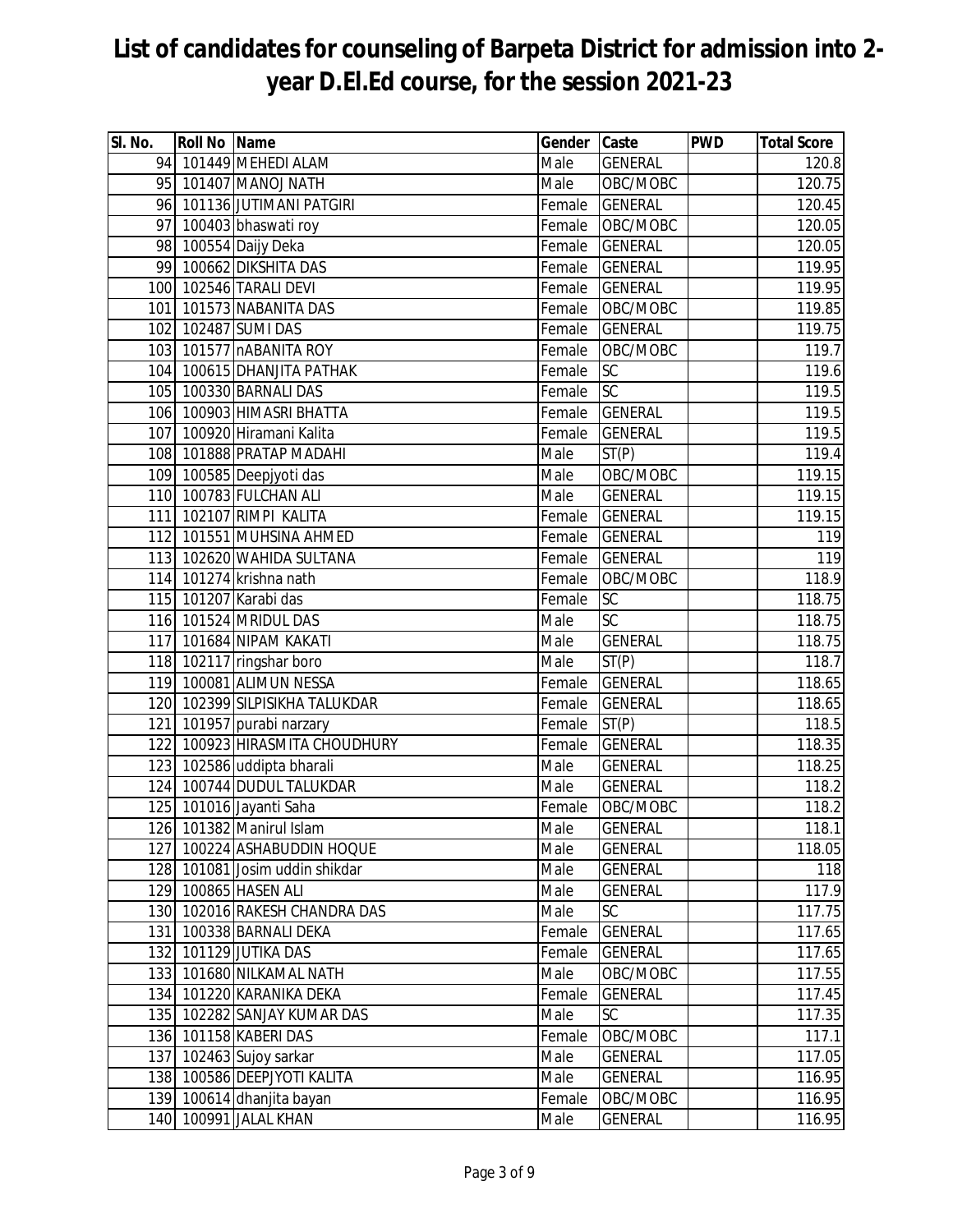| SI. No. | Roll No Name        |                                              | Gender Caste     |                       | <b>PWD</b> | <b>Total Score</b> |
|---------|---------------------|----------------------------------------------|------------------|-----------------------|------------|--------------------|
|         |                     | 141 101259 KISHAN DAS                        | Male             | OBC/MOBC              |            | 116.8              |
|         |                     | 142 101456 Minakshi Das                      | Female           | OBC/MOBC              |            | 116.65             |
|         |                     | 143 100465 BINOY DAS                         | Male             | OBC/MOBC              |            | 116.1              |
|         |                     | 144 100730 Dipjyoti Nath                     | Male             | OBC/MOBC              |            | 116.1              |
|         |                     | 145 100178 ANUSHRI DAS                       | Female           | OBC/MOBC              |            | 115.7              |
|         |                     | 146 102495 SUMITA NATH                       | Female           | OBC/MOBC              |            | 115.55             |
|         |                     | 147 101902 PRINKALA RAJBONGSHI               | Female           | OBC/MOBC              |            | 115.25             |
|         |                     | 148 100398 BHASKAR DAS                       | Male             | <b>SC</b>             |            | 114.95             |
|         |                     | 149 101553 mun baishya                       | Female           | SC                    |            | 114.85             |
|         |                     | 150 100917 HIRAMANI DAS                      | Female           | $\overline{SC}$       |            | 114.7              |
|         |                     | 151 101318 MADHUSMITA NATH                   | Female           | OBC/MOBC              |            | 114.55             |
|         |                     | 152 101132 JUTIKA MAZUMDAR                   | Female           | OBC/MOBC              |            | 114.45             |
|         |                     | 153 100657 DIBYAMANI BASUMATARY              | Female           | ST(P)                 |            | 114.45             |
|         |                     | 154 100520 chayanika das                     | Female           | OBC/MOBC              |            | 114.4              |
|         |                     | 155 101517 Mousumi roy                       | Female           | OBC/MOBC              |            | 114.4              |
|         |                     | 156 100613 DHANJIT NATH                      | Male             | OBC/MOBC              |            | 114.35             |
|         |                     | 157 100882 HIMAKHI DAS                       | Female           | OBC/MOBC              |            | 114.35             |
|         |                     | 158 101861 PRANAB DEKA                       | Male             | SC                    |            | 113.95             |
|         |                     | 159 101618 NAYAN BORO                        | Male             | ST(P)                 |            | 113.8              |
|         |                     | 160 101175 KAMAL DAS                         | Male             | OBC/MOBC              |            | 113.75             |
|         |                     | 161 101234 KARUNA KANTA DAS                  | Male             | OBC/MOBC              |            | 113.75             |
|         |                     | 162 102421 SMITA DAS                         | Female           | OBC/MOBC              |            | 113.7              |
|         |                     | 163 101526 MRIDUL DAS                        | Male             | OBC/MOBC              |            | 113.55             |
|         |                     | 164 102270 SANGITA SARKAR                    | Female           | <b>SC</b>             |            | 113.45             |
|         |                     | 165 100404 BHAWACHITRA MANDAL                | Male             | <b>SC</b>             |            | 113.05             |
|         |                     | 166 101679 NILIMA PAUL                       | Female           | OBC/MOBC              |            | 112.6              |
|         |                     | 167 101178 KAMALKRISHNA TALUKDAR             | Male             | SC<br>$\overline{SC}$ |            | 112.45             |
|         | 168 101938 puja das |                                              | Female           |                       |            | 112.4              |
|         |                     | 169 101941 puja paul<br>170 102415 SIMI DEKA | Female<br>Female | OBC/MOBC<br><b>SC</b> |            | 112.25             |
|         |                     | 171 101188 Kangkana malakar                  | Female           | $\overline{SC}$       |            | 112.25<br>112.15   |
|         |                     | 172 100158 ankur roy                         | Male             | OBC/MOBC              |            | 112.05             |
|         |                     | 173 101130 JUTIKA DAS                        | Female           | OBC/MOBC              |            | 111.75             |
|         |                     | 174 100061 Ajit Mandal                       | Male             | <b>SC</b>             |            | 111.45             |
|         |                     | 175 101044 JINTI MONI NATH                   | Female           | OBC/MOBC              |            | 111.4              |
|         |                     | 176 100392 BHARGAV DAS                       | Male             | OBC/MOBC              |            | 111.15             |
| 177     |                     | 101646 NIBEDITA ROY                          | Female           | OBC/MOBC              |            | 111.1              |
| 178     |                     | 100406 BHINKU MONI DAS                       | Female           | <b>SC</b>             |            | 111                |
| 179     |                     | 101512 MOUCHUMI DAS                          | Female           | OBC/MOBC              |            | 110.95             |
| 180     |                     | 100561 DAISY MANI ROY                        | Female           | OBC/MOBC              |            | 110.85             |
| 181     |                     | 101319 Madhusruti Das                        | Female           | OBC/MOBC              |            | 110.8              |
| 182     |                     | 101921 PRIYANKA DAS                          | Female           | OBC/MOBC              |            | 110.65             |
| 183     |                     | 100335 BARNALI DAS                           | Female           | <b>SC</b>             |            | 110.65             |
| 184     |                     | 101194 KANKANA DAS                           | Female           | ST(P)                 |            | 110.5              |
| 185     |                     | 101821 PAYAL DEBNATH                         | Female           | OBC/MOBC              |            | 110.15             |
| 186     |                     | 102268 SANGITA DEBNATH                       | Female           | OBC/MOBC              |            | 109.95             |
| 187     |                     | 100020 ABHIJIT MALLICK                       | Male             | OBC/MOBC              |            | 109.9              |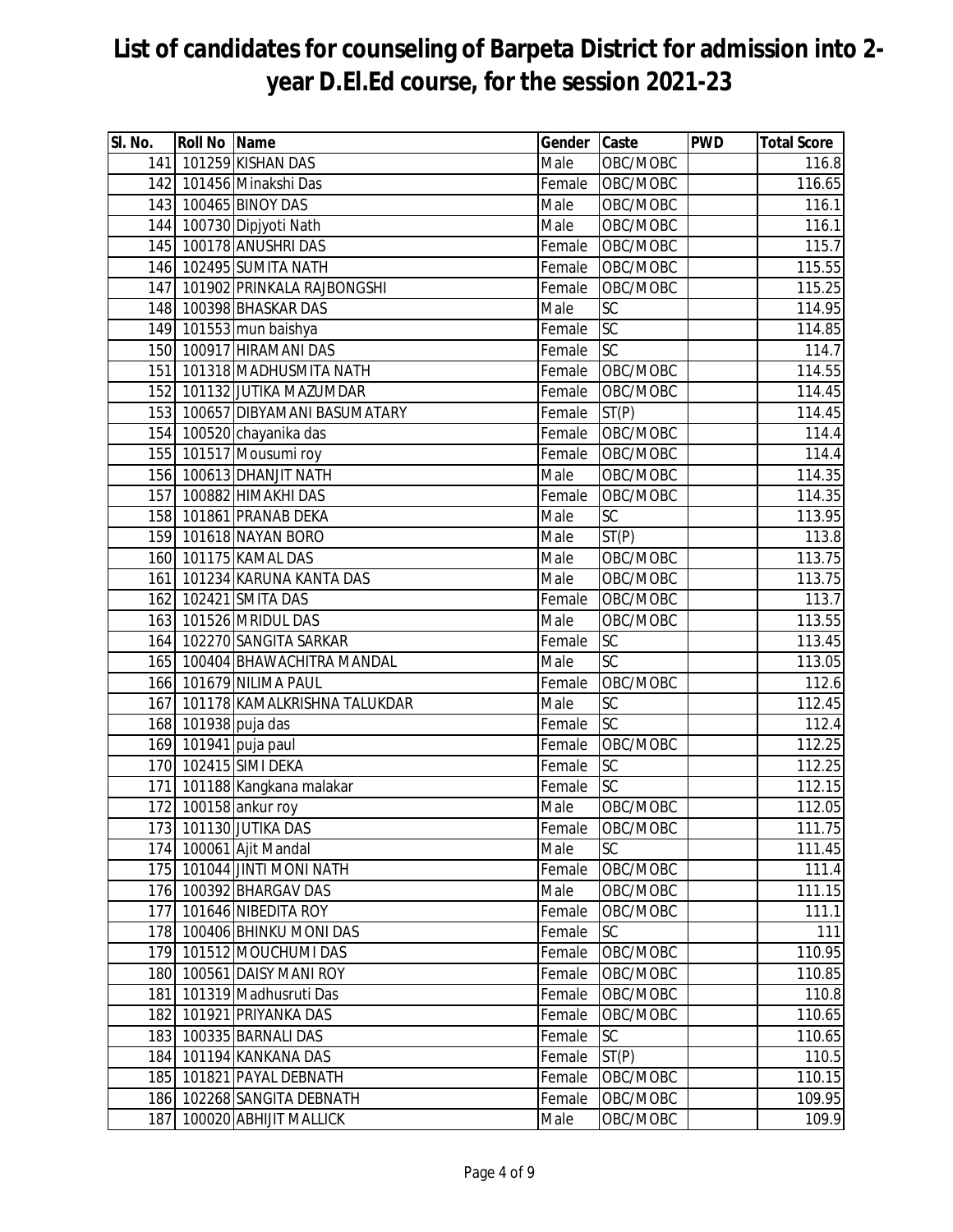| SI. No. | <b>Roll No Name</b>  |                                 | Gender | Caste              | <b>PWD</b> | <b>Total Score</b> |
|---------|----------------------|---------------------------------|--------|--------------------|------------|--------------------|
|         |                      | 188 101905 PRITAM TALUKDAR      | Male   | OBC/MOBC           |            | 109.9              |
|         |                      | 189 101203 KARABI BARMAN        | Female | OBC/MOBC           |            | 109.65             |
|         |                      | 190 100368 BHAGYASHREE NATH     | Female | OBC/MOBC           |            | 109.45             |
|         |                      | 191 100644 Dhruba jyoti roy     | Male   | OBC/MOBC           |            | 109.45             |
|         |                      | 192 100733 DIPSHIKHA DEKA       | Female | OBC/MOBC           |            | 109.2              |
|         |                      | 193 100334 BARNALI DAS          | Female | OBC/MOBC           |            | 108.65             |
|         |                      | 194 101626 NAYAN NATH           | Male   | OBC/MOBC           |            | 108.65             |
|         |                      | 195 101191 Kanika das           | Female | OBC/MOBC           |            | 108.5              |
|         |                      | 196 102281 SANJAY BARO          | Male   | $\overline{ST(P)}$ |            | $\overline{108.5}$ |
|         |                      | 197 100426 BIBUNGCHAR SWARGIARY | Male   | ST(P)              |            | 108.4              |
|         |                      | 198 101270 krishna devi sil     | Female | OBC/MOBC           |            | 108.3              |
|         |                      | 199 101839 PINKIMANI DAS        | Female | OBC/MOBC           |            | 108.15             |
|         |                      | 200 102535 TANBHI DAS           | Female | OBC/MOBC           |            | 108.15             |
|         |                      | 201 102190 RUPAM DAS            | Male   | SC                 |            | 108.15             |
|         | 202 100430 Bijit roy |                                 | Male   | OBC/MOBC           |            | 107.95             |
|         |                      | 203 100881 HIMA DAS             | Female | <b>SC</b>          |            | 107.8              |
|         |                      | 204 100893 HIMANI RAY           | Female | OBC/MOBC           |            | 107.75             |
|         |                      | 205 101251 Khanjan Nath         | Male   | OBC/MOBC           |            | 107.75             |
|         |                      | 206 102096 RIMA TALUKDAR        | Female | OBC/MOBC           |            | 107.65             |
|         |                      | 207 102611 utpal das            | Male   | OBC/MOBC           |            | 107.65             |
|         |                      | 208 102580 tulumani das         | Female | OBC/MOBC           |            | 107.6              |
|         |                      | 209 101842 PINKUMANI MAZUMDAR   | Female | <b>SC</b>          |            | 107.5              |
|         |                      | 210 102520 SUSMITA NATH         | Female | OBC/MOBC           |            | 107.45             |
|         |                      | 211 101864 PRANAMI BARMAN       | Female | OBC/MOBC           |            | 107.35             |
|         |                      | 212 102095 RIMA NATH            | Female | OBC/MOBC           |            | 107.3              |
|         |                      | 213 100500 CHAMPA NATH          | Female | OBC/MOBC           |            | 107.25             |
|         |                      | 214 102010 RAJU DAS             | Male   | OBC/MOBC           |            | 107.2              |
|         |                      | 215 100488 BORNALI NATH         | Female | OBC/MOBC           |            | 107.15             |
|         |                      | 216 100793 GARIMA THAKURIA      | Female | OBC/MOBC           |            | 107.15             |
| 217     |                      | 102423 SMITA KARMAKAR           | Female | <b>ISC</b>         |            | 107                |
|         |                      | 218 100658 DIBYASHREE DEVI      | Female | OBC/MOBC           |            | 106.9              |
|         |                      | 219 101856 PRAKASH NATH         | Male   | OBC/MOBC           |            | 106.8              |
|         |                      | 220 100702 Dipankar Das         | Male   | SC                 |            | 106.5              |
| 221     |                      | 100720 DIPIKA DEBNATH           | Female | OBC/MOBC           |            | 106.25             |
|         |                      | 222 101008 JAYA NATH            | Female | OBC/MOBC           |            | 106.25             |
|         |                      | 223 100112 ANAMIKA BASAK        | Female | OBC/MOBC           |            | 106.2              |
|         |                      | 224 100322 BARASHA NATH         | Female | OBC/MOBC           |            | 105.9              |
|         |                      | 225 100549 daijee pathak        | Female | OBC/MOBC           |            | 105.85             |
|         |                      | 226 101937 PUJA DAS             | Female | OBC/MOBC           |            | 105.85             |
| 227     |                      | 100341 BARNALI NATH             | Female | OBC/MOBC           |            | 105.65             |
| 228     |                      | 100286 BANAJIT DAS              | Male   | OBC/MOBC           |            | 105.6              |
| 229     |                      | 101723 NITISH DAS               | Male   | OBC/MOBC           |            | 105.45             |
| 230     |                      | 100674 DIMPEE DAS               | Female | OBC/MOBC           |            | 105.4              |
| 231     |                      | 101513 MOUCHUMI PATHAK          | Female | OBC/MOBC           |            | 105.15             |
| 232     |                      | 101580 NAINA DAS                | Female | OBC/MOBC           |            | 105.1              |
| 233     |                      | 101717 NISHANTA KUMAR DAS       | Male   | OBC/MOBC           |            | 105.1              |
| 234     |                      | 101987 RAHUL RABHA              | Male   | ST(P)              |            | 105                |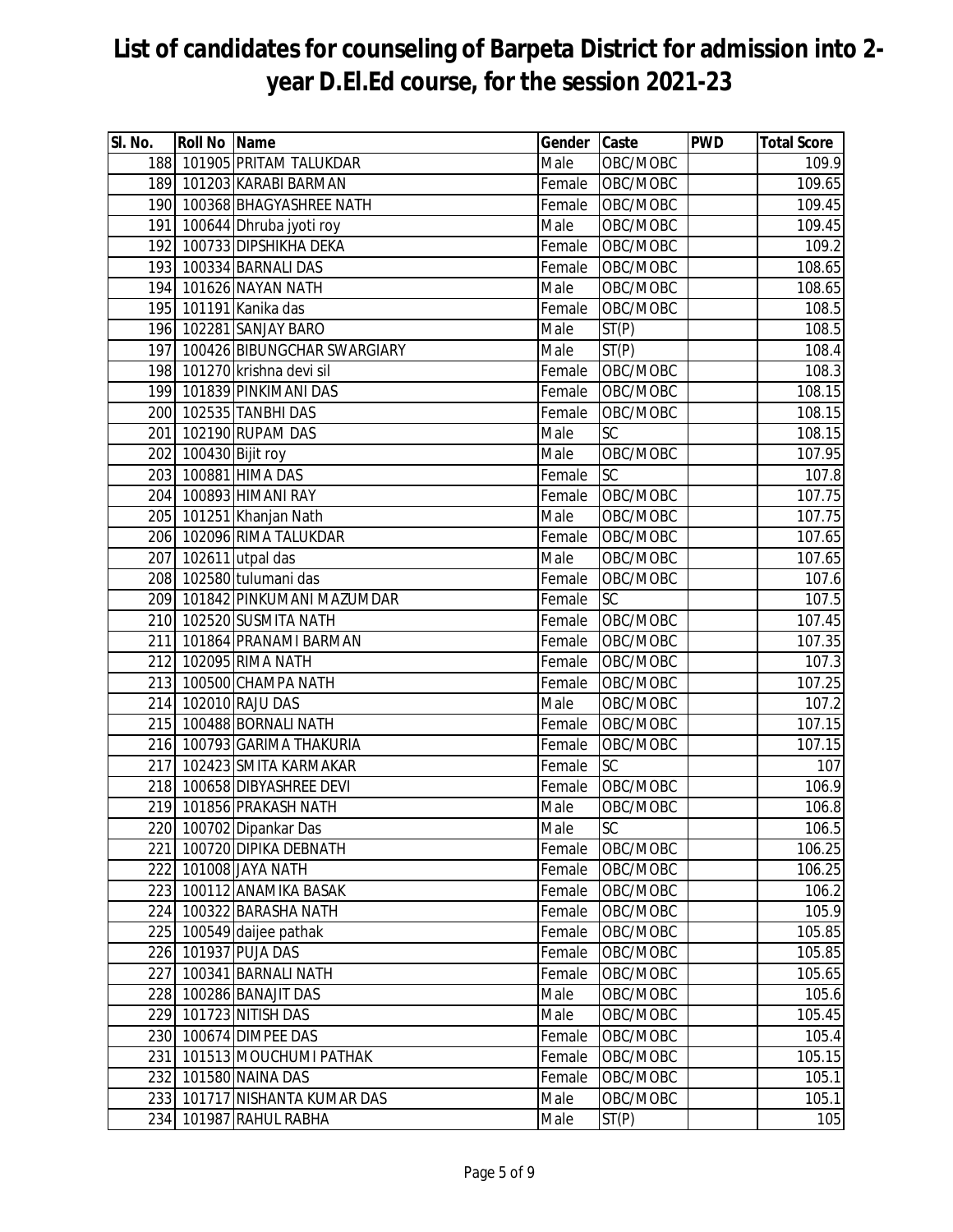| SI. No. | <b>Roll No Name</b> |                                | Gender | Caste              | <b>PWD</b> | <b>Total Score</b> |
|---------|---------------------|--------------------------------|--------|--------------------|------------|--------------------|
|         |                     | 235 101261 KISHOR BARO         | Male   | ST(P)              |            | 104.9              |
|         |                     | 236 100679 DIMPU BEZBARUA      | Male   | OBC/MOBC           |            | 104.85             |
|         |                     | 237 101714 NISHAMANI NATH      | Female | OBC/MOBC           |            | 104.85             |
|         |                     | 238 101961 purnima baro        | Female | ST(P)              |            | 104                |
|         |                     | 239 102604 UPEN MADAHI         | Male   | ST(P)              |            | 103.65             |
|         |                     | 240 102064 Ratul rabha         | Male   | $\overline{ST(P)}$ |            | 103.45             |
|         |                     | 241 100538 CHINTU GAYARY       | Male   | ST(P)              |            | 103.2              |
|         |                     | 242 100204 ARJAMA BRAHMA       | Female | ST(P)              |            | 103.1              |
|         |                     | 243 100785 GAGAN SARANIA       | Male   | ST(P)              |            | 102.8              |
| 244     |                     | 102579 TULSI RANI KACHARY      | Female | ST(P)              |            | 102.3              |
|         |                     | 245 102493 SUMITA BORO         | Female | ST(P)              |            | 101.55             |
|         |                     | 246 101872 Pranjal dewry       | Male   | $\overline{ST}(P)$ |            | 101.35             |
|         |                     | 247 100707 DIPANKAR DOLEY      | Male   | ST(P)              |            | 100.35             |
|         |                     | 248 100065 AJOY GOYARY         | Male   | $\overline{ST}(P)$ |            | 99.75              |
|         |                     | 249 101428 MAYA BASUMATARY     | Female | ST(P)              |            | 99.05              |
|         |                     | 250 100588 DEEPJYOTI RAVA      | Male   | ST(P)              |            | 98.4               |
|         |                     | 251 102528 SWMDWN BASUMATARY   | Male   | ST(P)              |            | 98.15              |
|         |                     | 252 100470 BIRDAO MUCHAHARY    | Male   | ST(P)              |            | 96.85              |
|         |                     | 253 100169 ANSUMA DEWRY        | Male   | ST(P)              |            | 96.7               |
|         |                     | 254 100902 HIMASHRI MADAHI     | Female | ST(P)              |            | 96.7               |
|         |                     | 255 102409 SIMANJYOTI PATGIRI  | Male   | <b>GENERAL</b>     | Yes        | 95.95              |
|         |                     | 256 100570 David Boro          | Male   | ST(P)              |            | 94.85              |
| 257     |                     | 100925 HIRUMANI BARO           | Male   | ST(P)              |            | 94.7               |
|         |                     | 258 100981 JAHIR WASIM         | Male   | <b>GENERAL</b>     | Yes        | 93.65              |
|         |                     | 259 101825 PHULESWARI TIMUNGPI | Female | ST(H)              |            | 87.9               |
|         |                     | 260 100620 DHARITRI BARO       | Female | ST(H)              |            | 83.9               |
| 261     |                     | 100859 HARI NARAYAN DAS        | Male   | OBC/MOBC           | Yes        | 81                 |
|         |                     | 262 101746 NURUL ISLAM         | Male   | <b>GENERAL</b>     | Yes        | 79.35              |
|         |                     | 263 100910 hirak jyoti patgiri | Male   | <b>GENERAL</b>     | Yes        | 63.6               |

#### **SCIENCE**

|                 | 101651 Niharika Borah        | Female | <b>GENERAL</b> | 163.1  |
|-----------------|------------------------------|--------|----------------|--------|
| 21              | 101364 MANASH PRATIM DAS     | Male   | <b>GENERAL</b> | 150    |
| 31              | 100177 ANUPRIYA MEDHI        | Female | <b>GENERAL</b> | 149.25 |
|                 | 100276 Baharul islam         | Male   | <b>GENERAL</b> | 147.45 |
| 51              | 101015 Jayanta Sarma         | Male   | <b>GENERAL</b> | 146.4  |
| 61              | 101381 MANIRUL ISLAM         | Male   | <b>GENERAL</b> | 145.2  |
|                 | 101326 Mahmudul Islam        | Male   | <b>GENERAL</b> | 142.6  |
| 8I              | 102467 Sukumar dev CHOUDHARY | Male   | <b>GENERAL</b> | 141.9  |
| 9l              | 101252 KHANJAN THAKURIYA     | Male   | <b>SC</b>      | 141.75 |
| 10 <sup>1</sup> | 100600 DELDAR ALI            | Male   | <b>GENERAL</b> | 141.2  |
| 11              | 101877 PRANJIT TALUKDAR      | Male   | <b>GENERAL</b> | 141.05 |
| 12 <sup>1</sup> | 102002 RAJIB DAS             | Male   | OBC/MOBC       | 139.05 |
| 13              | 100227 ASHOK KUMAR NATH      | Male   | OBC/MOBC       | 138.95 |
| 14              | 101869 PRANJAL CHOUDHURY     | Male   | <b>GENERAL</b> | 138.7  |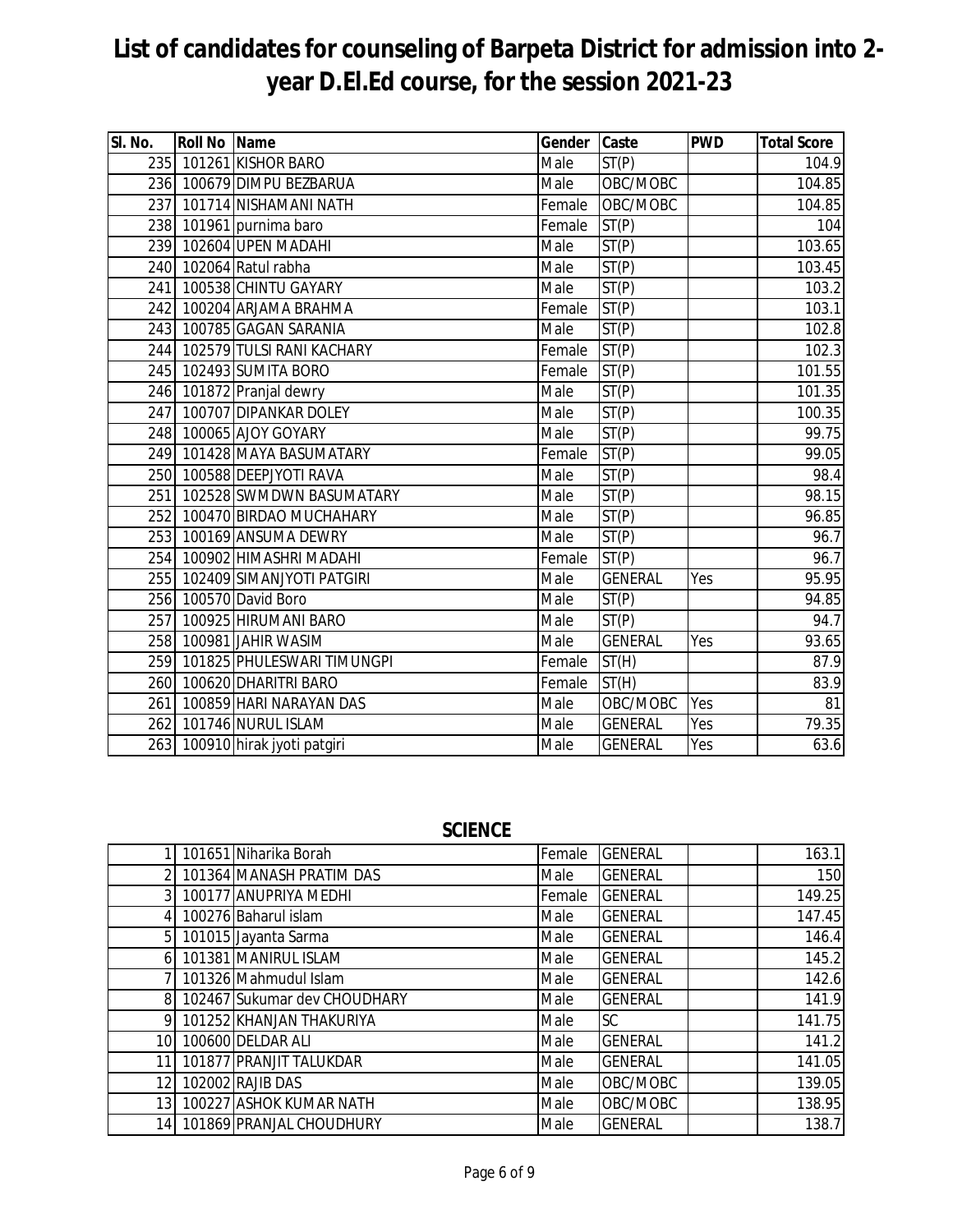| SI. No. | Roll No Name |                                              | Gender      | Caste           | <b>PWD</b> | <b>Total Score</b> |
|---------|--------------|----------------------------------------------|-------------|-----------------|------------|--------------------|
|         |              | 15 102035 ramen das                          | Male        | $\overline{SC}$ |            | 138.7              |
|         |              | 16 101778 PANKAJ ROY                         | Male        | OBC/MOBC        |            | 135.8              |
| 17      |              | 101543 Mrinmay kalita                        | Male        | <b>GENERAL</b>  |            | 135.45             |
|         |              | 18 100256 B D SRI BHARGAB BHUSHAN VISHWAPATI | Male        | <b>GENERAL</b>  |            | 135.05             |
|         |              | 19 102589 UDDIPTA NATH                       | Male        | OBC/MOBC        |            | 134.65             |
|         |              | 20 101686 NIPAM TALUKDAR                     | Male        | <b>SC</b>       |            | 134.6              |
| 21      |              | 102612 Utpal deka                            | Male        | <b>GENERAL</b>  |            | 134.6              |
|         |              | 22 100474 Bishwadeep das                     | Male        | <b>GENERAL</b>  |            | 134.3              |
|         |              | 23 101728 NITUL ROY                          | Male        | OBC/MOBC        |            | 134.15             |
|         |              | 24 101614 NARZUMINA AKHTAR                   | Female      | <b>GENERAL</b>  |            | 133.95             |
|         |              | 25 100957 Inzamamul Hoque                    | Male        | <b>GENERAL</b>  |            | 133.2              |
| 26      |              | 101186 KANGKAN TALUKDAR                      | Male        | <b>GENERAL</b>  |            | 133.15             |
| 27      |              | 102182 RUPAK KALITA                          | Male        | <b>GENERAL</b>  |            | 133.1              |
|         |              | 28 101527 Mridul das                         | Male        | <b>GENERAL</b>  |            | 132.95             |
|         |              | 29 100724 Dipjyoti das                       | Male        | OBC/MOBC        |            | 132.35             |
|         |              | 30 101275 KULADEEP DAS                       | Male        | <b>GENERAL</b>  |            | 132.05             |
|         |              | 31 101539 MRINAL KANTI DAS                   | Male        | OBC/MOBC        |            | 131.8              |
|         |              | 32 101373 MANASJYOTI KALITA                  | Male        | <b>GENERAL</b>  |            | 131.05             |
|         |              | 33 101698 NIRMAL TALUKDAR                    | Male        | <b>GENERAL</b>  |            | 130.8              |
|         |              | 34 101689 Nipu nath                          | Male        | OBC/MOBC        |            | 130.65             |
| 35      |              | 100388 Bhargab barman                        | Male        | <b>GENERAL</b>  |            | 129.9              |
|         |              | 36 102470 Suleman Siddique                   | Male        | <b>GENERAL</b>  |            | 129.9              |
| 37      |              | 101495 MONIRUL ISLAM                         | Male        | <b>GENERAL</b>  |            | 129.6              |
|         |              | 38 101862 PRANAB KUMAR DAS                   | Male        | OBC/MOBC        |            | 129.5              |
| 39      |              | 100580 DEEP JYOTI DAS                        | Male        | SC              |            | 129.4              |
| 40      |              | 102539 TANMOY ROY                            | Male        | <b>SC</b>       |            | 129.4              |
| 41      |              | 100231 Asiya Khatun                          | Female      | <b>GENERAL</b>  |            | 129.1              |
| 42      |              | 100203 Arindam Das                           | Male        | <b>SC</b>       |            | 129.05             |
| 43      |              | 100021 Abhijit Nath                          | Male        | OBC/MOBC        |            | 129                |
| 44      |              | 101242 KAUSHIK ROY                           | Male        | OBC/MOBC        |            | 128.9              |
|         |              | 45 102492 Sumit ghosh                        | Male        | <b>GENERAL</b>  |            | 128.75             |
|         |              | 46 101660 nikita das                         | Female      | <b>GENERAL</b>  |            | 128.7              |
|         |              | 47 100023 ABHIJIT SARKAR                     | <b>Male</b> | SC              |            | 128.65             |
|         |              | 48 101736 NIVEDITA DAS                       | Female      | <b>GENERAL</b>  |            | 128.55             |
|         |              | 49 100018 abhijit das                        | Male        | <b>GENERAL</b>  |            | 128.1              |
|         |              | 50 100719 Dipanwita Thakuriya                | Female      | <b>SC</b>       |            | 128.05             |
|         |              | 51 102276 SANIDUL ISLAM                      | Male        | <b>GENERAL</b>  |            | 128.05             |
|         |              | 52 101586 NAJRUL ISLAM                       | Male        | <b>GENERAL</b>  |            | 127.3              |
|         |              | 53 100534 CHINMAY PATHAK                     | Male        | OBC/MOBC        |            | 126.95             |
|         |              | 54 101371 MANASHJYOTI NATH                   | Male        | OBC/MOBC        |            | 126.95             |
|         |              | 55 102326 SELIMA AKTAR                       | Female      | <b>GENERAL</b>  |            | 126.95             |
| 56      |              | 101870 PRANJAL DAS                           | Male        | <b>GENERAL</b>  |            | 126.8              |
| 57      |              | 100823 GOURANGA CHANDRA SAHA                 | Male        | <b>GENERAL</b>  |            | 126.45             |
|         |              | 58 102590 UDDIPTA SARMA                      | Male        | <b>GENERAL</b>  |            | 126                |
|         |              | 59 101301 Lucky Talukdar                     | Female      | <b>GENERAL</b>  |            | 125.3              |
|         |              | 60 100095 Amar deep Das                      | Male        | OBC/MOBC        |            | 125.25             |
| 61      |              | 101238 Kashyap Talukdar                      | Male        | <b>GENERAL</b>  |            | 124.9              |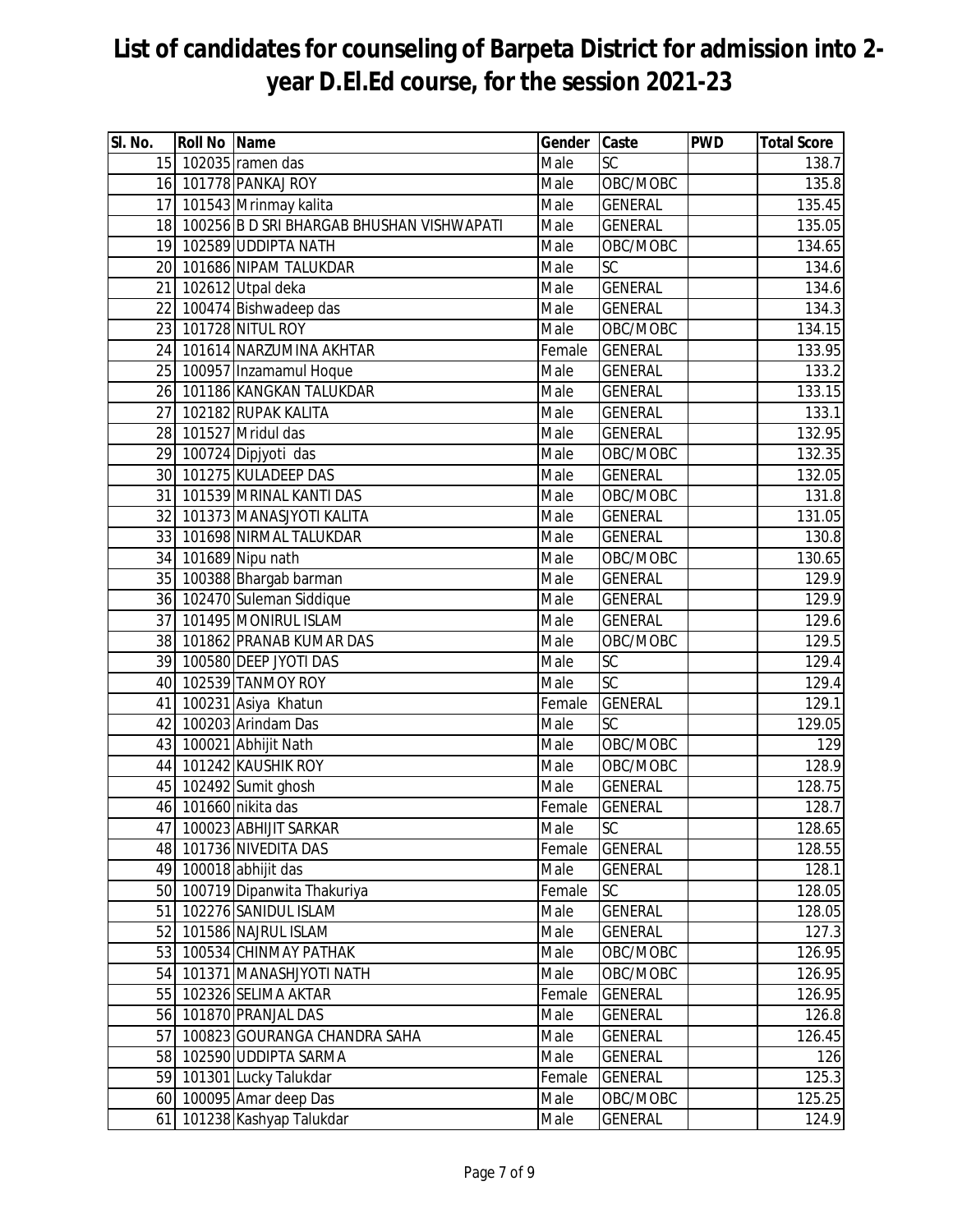| SI. No. | <b>Roll No Name</b> |                               | Gender | <b>Caste</b>    | <b>PWD</b> | <b>Total Score</b> |
|---------|---------------------|-------------------------------|--------|-----------------|------------|--------------------|
|         |                     | 62 101277 KULADWIP NATH       | Male   | OBC/MOBC        |            | 124.8              |
|         |                     | 63 102388 SIDDARTHA DEV NATH  | Male   | OBC/MOBC        |            | 124.65             |
|         |                     | 64 100728 DIPJYOTI MEDHI      | Male   | SC              |            | 124.3              |
|         |                     | 65 101697 NIRMAL BORO         | Male   | ST(P)           |            | 124.15             |
|         |                     | 66 100543 CHITRA DAS          | Female | OBC/MOBC        |            | 123.45             |
|         |                     | 67 100913 HIRAKJYOTI NATH     | Male   | OBC/MOBC        |            | 122.95             |
|         |                     | 68 102524 SWAPNANIL TALUKDAR  | Male   | SC              |            | 122.8              |
|         |                     | 69 100022 ABHIJIT SARKAR      | Male   | $\overline{SC}$ |            | 122                |
|         |                     | 70 100683 Dinabandhu barman   | Male   | SC              |            | 121.7              |
| 71      |                     | 101994 RAJASHREE SAIKIA       | Female | OBC/MOBC        |            | 121.45             |
| 72      |                     | 101193 KANKAN NATH            | Male   | OBC/MOBC        |            | 120.45             |
| 73      |                     | 102255 SAMAR UZIR BARO        | Male   | ST(P)           |            | 120.35             |
| 74      |                     | 101566 NABAJIT DAS            | Male   | OBC/MOBC        |            | 120                |
|         |                     | 75 102124 RIPUNJAY ROY        | Male   | OBC/MOBC        |            | 120                |
|         |                     | 76 102523 SWAPAN medhi        | Male   | OBC/MOBC        |            | 119.5              |
| 77      |                     | 101462 MINTU ROY              | Male   | OBC/MOBC        |            | 119.05             |
|         |                     | 78 100531 Chikaru boro        | Male   | ST(P)           |            | 119.05             |
|         |                     | 79 100794 Gaurav Mandal       | Male   | <b>SC</b>       |            | 118.85             |
|         |                     | 80 101180 KANAI KARMAKAR      | Male   | SC              |            | 118.05             |
|         |                     | 81 101793 parag das           | Male   | OBC/MOBC        |            | 117.4              |
| 82      |                     | 100966 Jacklin Mahanta        | Male   | OBC/MOBC        |            | 117.35             |
|         |                     | 83 100459 Bindi Barman        | Female | OBC/MOBC        |            | 117.1              |
|         |                     | 84 101320 MAHANANDA TAYUNG    | Male   | ST(P)           |            | 117.1              |
|         |                     | 85 100310 Bappi Nath          | Male   | OBC/MOBC        |            | 116.7              |
|         |                     | 86 100431 BIJITA MACHAHARY    | Female | ST(P)           |            | 116.7              |
| 87      |                     | 100032 Abinash RAJBANGSHY     | Male   | OBC/MOBC        |            | 116.4              |
|         |                     | 88 101470 MITALI DAS          | Female | <b>SC</b>       |            | 115.1              |
|         |                     | 89 102207 Rwmwi Basumatary    | Female | ST(P)           |            | 115.05             |
| 90      |                     | 100153 ANKUR das              | Male   | OBC/MOBC        |            | 114.65             |
| 91      |                     | 101002 JARNA DAS              | Female | OBC/MOBC        |            | 114.65             |
| 92      |                     | 100428 Bidyut Basak           | Male   | OBC/MOBC        |            | 113.8              |
| 93      |                     | 102034 RAKTIM NATH            | Male   | OBC/MOBC        |            | 113.05             |
|         |                     | 94 102476 SUMAN DEKA          | Male   | OBC/MOBC        |            | 112.65             |
| 95      |                     | 101260 KISHOK DAS             | Male   | OBC/MOBC        |            | 112.05             |
|         |                     | 96 100075 alakesh roy         | Male   | OBC/MOBC        |            | 111.55             |
| 97      |                     | 101201 Kapati basumatary      | Female | ST(P)           |            | 111                |
|         |                     | 98 102006 RAJIB NATH          | Male   | OBC/MOBC        |            | 110.8              |
| 99      |                     | 100393 BHARGAV DAS            | Male   | OBC/MOBC        |            | 110.75             |
| 100     |                     | 100360 BEDANTA KUMAR NATH     | Male   | OBC/MOBC        |            | 110.15             |
|         |                     | 101 100098 Amarendra Talukdar | Male   | OBC/MOBC        |            | 109.2              |
| 102     |                     | 100618 DHANMANI RAJBANGSHI    | Male   | ST(P)           |            | 108.8              |
| 103     |                     | 102420 SIMITA DAIMARY         | Female | ST(P)           |            | 108.3              |
| 104     |                     | 102609 Usharani brahma        | Female | ST(P)           |            | 107.85             |
| 105     |                     | 101814 PARTHA PRATIM ROY      | Male   | OBC/MOBC        |            | 107.7              |
| 106     |                     | 100442 Bikash Pradhan         | Male   | OBC/MOBC        |            | 107.4              |
| 107     |                     | 101116 Jupitara pathak        | Female | OBC/MOBC        |            | 107.15             |
| 108     |                     | 100863 HARSHAJIT NATH         | Male   | OBC/MOBC        |            | 107.1              |